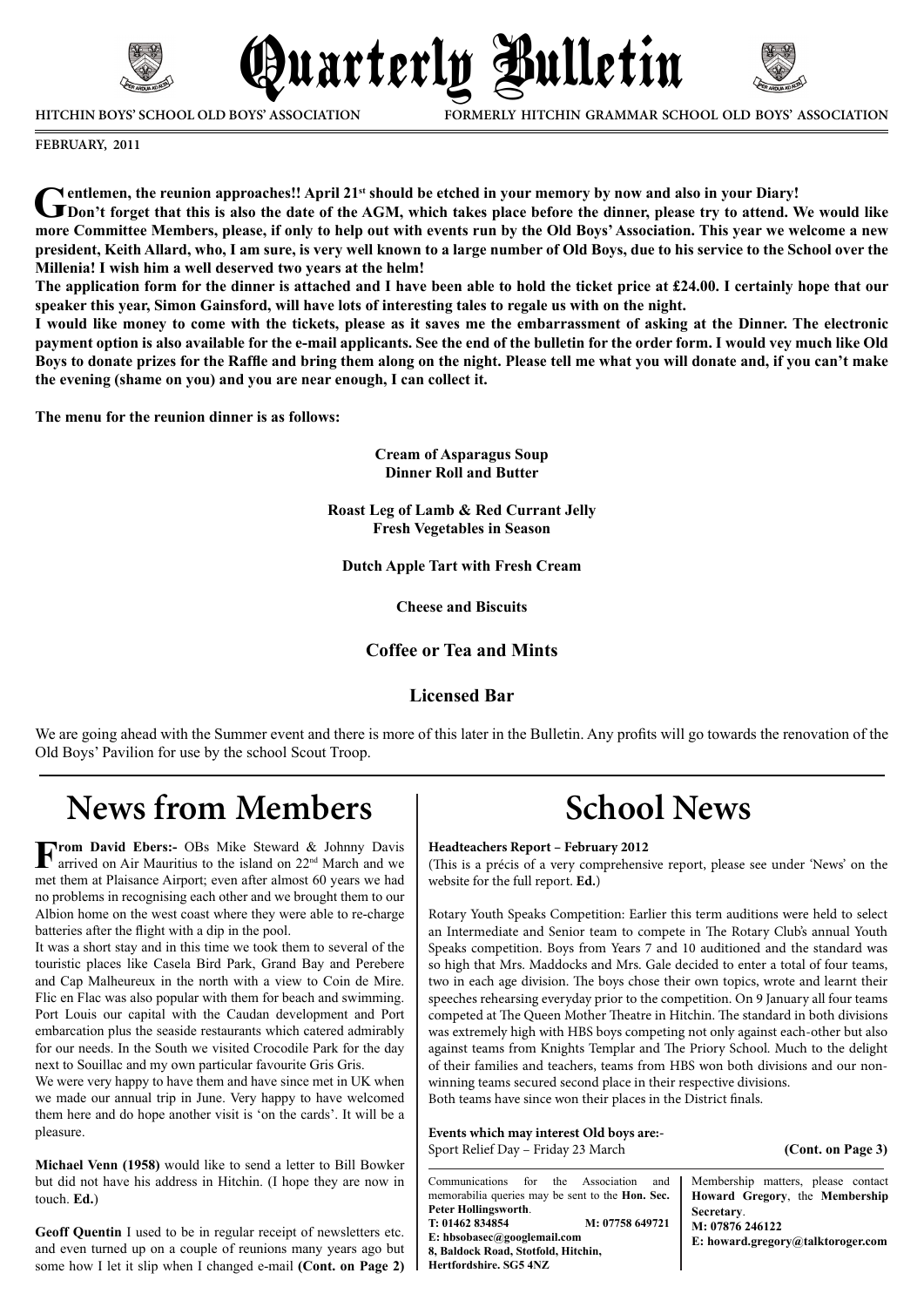#### **(Cont. from Page 1)** addresses.

Anyhow I thought I would look up the association and it is still going strong so I think I will try to make it to the April 2012 dinner and try to bring along Ken Teacher as well.

I used to be a member and think that I was even down as a life member as I gave Gabby Parker my £30 quid decades ago. (Didn't we all!!! **Ed.**)

A few years ago I took my wife on a spring Sunday drive around the whole area even going to where my parents house was in Lancaster Avenue and also to where we were from 1970 to 1974 in Hitchin Road Stotfold for the first four years of our marriage. Of course we saw the changes but it is still a delightful place to live and far more peaceful than busy and crowded Southend-on-Sea.

**Mike Steeley** was in touch, to change his e-mail address and he tells me that Kieth Crockford is still playing golf five times a week at Lower Stondon!!

#### **Ref: The German Hockey Matches**

**From Derek Hillman (1938-43)**:- With reference to the small piece in the Bulletin about Stan Rainbow, he did play football for Barking before the war, it was a top amateur team. He told me this in 1938 when I arrived at the Grammar School as a first year pupil, after spending my primary school years in Barking. I got to know Stan well at school, having him as my history master and football coach in the first XI for two years. He also played in the team when we played adult teams, e.g. the local army units, during the war years. I can understand his objection to the introduction of Rugby! He was also a good hockey player, a game I could not master. However, I managed a few appearances in the Second XI. Robert Bowker noted that his Father was part of the German Hockey match but referred us to Bill for more information !

**From Danny Walton**:- I have just had a phone call from an Old Boy called Peter Halsey (1940-46) in response to the article in the Comet & Daily Mail

recently about the visiting German hockey team that did a nazi salute in front of our  $1<sup>st</sup> X1$  boys prior to starting the match. His brother, JR Halsey, was in the HBS team and Peter was keen to talk to anyone who wanted to know more about it. He lives in Devon and is over 80. Peter Ashmole called from his domicile in France to say that he had some memories from his brother about the match.

#### **From John Barrel (Ref: The German Hockey matches and the School in the 30s)** Dear Peter,

I have read with great interest your recent exchange of e-mails with Diane and it was good to learn that the recent article in the Daily Mail about our old school had engendered a good response. I was particularly interested in the accompanying photograph as 3 years previously in March 1936, I and other members of the school hockey  $1<sup>st</sup> X1$  had stood in the centre circle on successive days to greet two touring hockey teams from Germany. The first match was against a team from Heilbronn, and the following day we played a team from Jena. Both games were drawn 1 - 1 and were played in a good spirit and, as far as I can remember, there were no political or other undertones. During the visit I remember Mr Bowker quite well and, although he never taught me in class, he was certainly a hard taskmaster as a cricket coach along with Mr Thomas who, I believe, had played for Worcester 2<sup>nd</sup> X1.

My only other connection with Germany whilst at school had been in the previous year when our German master, Mr Bird, together with Mr Rainbow, had taken a group to the Rhine during the Easter holidays of 1935. After crossing the channel, I remember taking an overnight train from Ostend to Cologne which was the starting point of our holiday. We then proceeded by foot, train and boat to travel down the Rhine as far as Koblenz - or possibly a little further, I can't recall now. On route we visited many places of interest and, of course, we went by boat past the Lorelei. I do recollect quite well standing on a promontory at Koblenz looking at the confluence of the clear waters of the Moselle and the rather dirtier waters of the Rhine - there was quite a distinct line in those days. During our tour we stayed at various youth hostels all of which seemed to be mainly occupied by members of a German youth club all dressed in a military style of uniform - possible the forerunners of the Nazi youth. After our evening meal they would sing German marching songs - somewhat different from the mundane camp fire songs we sang as boy scouts back home. On our return home we were bombarded with literature, newspapers and other propaganda material all of which Mr Bird told us to destroy. However I did keep one local newspaper describing our visit which after 76 years has faded to a certain extent.

#### Other events

Before the was we used to sit for the Oxford School Certificate (as your father would have done, Peter) and the English Literature syllabus always included a work by Shakespeare. In 1936 it was Twelfth Night and the English master decided to produce it for a wider audience of parents etc. Although I only had a small part, by the time the play was produced at the end of the Summer term 1936 I pretty well knew the play off by heart.

An old boys reflections of school in the 1930s:

During term time school uniform had to be worn at all times, including weekends. I can only recall this rule being relaxed on one occasion and that was on the death of King George V when we were permitted to wear black ties for a week.

Morning assemblies were also strictly observed - a hymn, lesson read by a prefect, collects and prayers by the headmaster and then a final hymn. On the last of term we

# **New Members**

**Jack Fox (1948)**, who lives in London NW3.

### **Richard Wilson (1982)**, who lives in Hitchin :-

I own and run Chasestead Ltd, an engineering company in Letchworth. We manufacture prototypes for the automotive, aerospace and defence industries. My son is currently at HBS in year 9.

**Stuart McReynolds (2002)**:- I am very interested in joining the Old Boys' Association, and would be most grateful if you could pass on the details on how to download the application form. I was Head Boy from 2001-2002, and have spent the past few years playing professional rugby around the World. I am currently playing for Team Canada Rugby League, and managing education programs across Canada for the Canadian Paralympic Committee. It would be great to catch up with old friends, and reminisce of days gone by!

**Mike Andrews (1968 – 75)** has applied to join. He lives in Derbyshire now.

**Ken Porter**, currently living in Dublin, has joined as Term Member

**Robert Dalling (1967 -74)** has requested an application

The answers to the questions:- I had three responses, pretty good really.

*Q: When railway fares were increased in the ratio 7:4, the fare for a certain journey was increased by 16s 6d. What is the new fare?*

*A: £1-5-41/2* or *£1-18-6* or *£1-8-101/2*

*Q: Express 67320 in prime factors. A: 2,2,2,3,3,5,11,17*

*Q: A car is said to travel 32 miles on a gallon of petrol, but actually it travels only 26 miles on a gallon. How much more petrol is used in travelling 4160 miles than was expected? A: 30 Gallons*

*Q: What is one-eleventh of £131 2s 4 1/4d? A: £11-18-43/4*

*Q: The total cost of six equal panes of glass is 16s 3d, and the total area is 3 1/3 square yards. Find the cost per square foot of the glass and the length of each pane if they are all 24 inches wide.*

*A: 6 1/2d per sq ft, 2 ft 6 inches*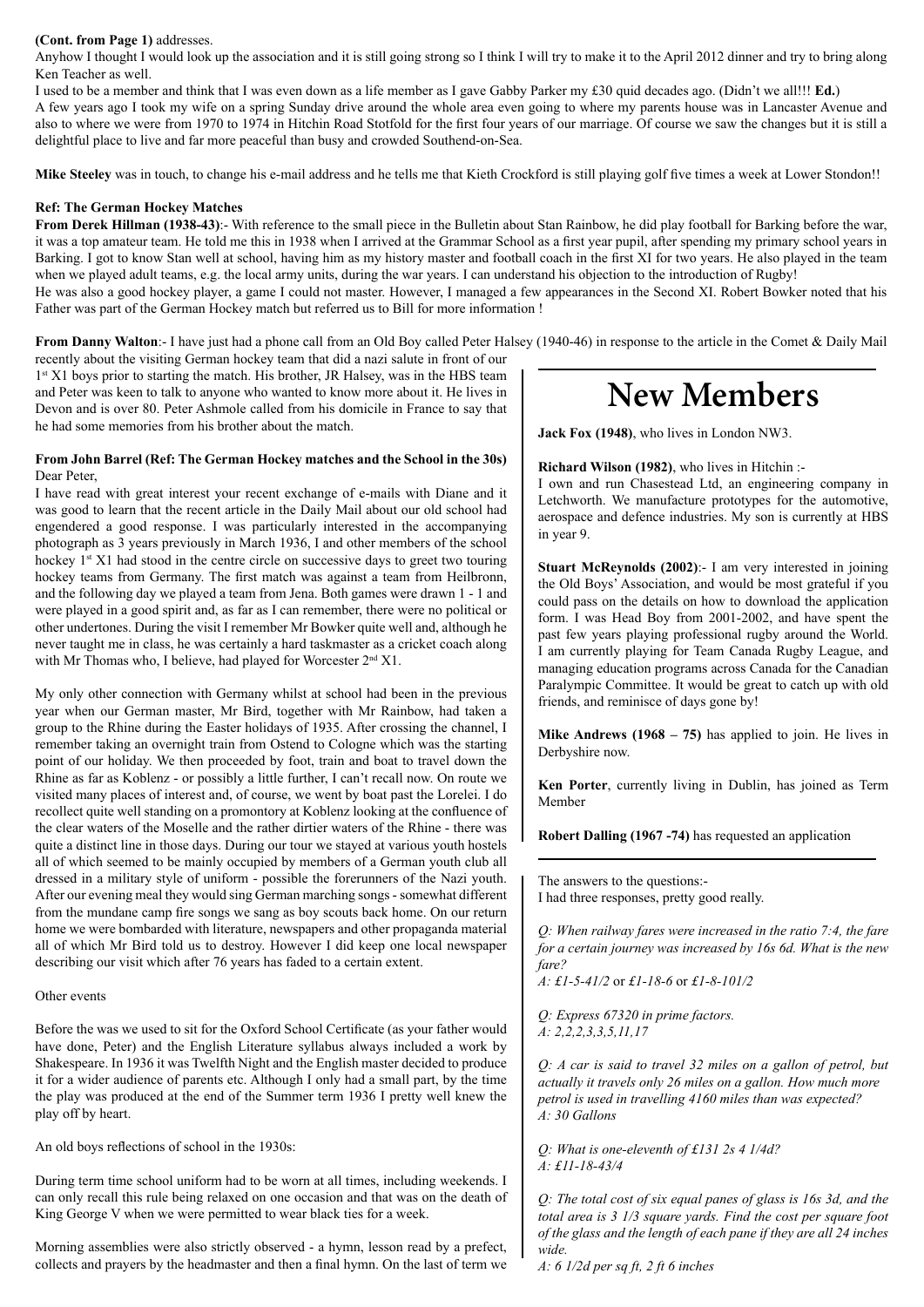also had a further mid-morning assembly when we had prayers, the headmaster wishing us a happy holiday followed by a hymn which we sung only 3 times a year but which we all knew well. Lord dismiss us with thy blessing. On my last day at school when singing part of the last verse of that hymn - May the father's hands be shielding, those who were here shall meet no more - that in  $3/4$  years I and others like me would be in a different uniform to the one we were then wearing - perhaps it was just as well. In the late summer of 1936 my family moved to Orpington which place offered an excellent train service to where both my father and sister were employed and where I would subsequently be employed as well.

On leaving school I did join the Old Boys Association and still have a faded tie somewhere in the archives. I also attended one dinner at the Sun Hotel before the war but with only a tenuous connection with Hitchin and the intervention of war, I lost touch with my roots. Now through the article in the Daily Mail I am once again in touch with my Alma Mater.

With all best wishes.

Yours sincerely, John Barrell 1931-1936. Ex Radcliffe House

**Dr Peter Talbot** writes on part of his 'adventure' in Australia:- The Road to Nowhere?

The iconic rite of passage drives in the Australian bush are the Nullarbor Plain east/west along the south coast between South Australia and Western Australia and the Stuart Highway north/south through the 'red centre' between South Australia a Darwin in the Northern Territory. Nowadays both are broad bitumen, well travelled, with multiple roadhouses and rest areas.

To more realistically appreciate the barren wastes of the Australian outback there is another 'road' stretching east/west in northern WA for some 6oo km. From the awesome chasms and gorges of the Kara Jini NP just east of the mining townships of Tom Price and Paraburdoo to, well, nowhere. It eventually meets the Brand Highway to the north of the Nanutarra roadhouse. Now this is adventure if one wishes to stick with bitumen roads.

At the eastern end of the narrow road is a sign warning vehicles to ensure: extra fuel and water, recovery gear, HF radio, etc. Said sign then advises those lacking in confidence to wait for a tag-along opportunity (convoy?), those thinking they will be fine to also wait, those confident to head off; overconfidence is definitely a threat! It is hot, not a building, bright orange and spectacular mountains of iron ore, minimal traffic (if any), no support but a couple of rocky camping areas. This is a glorious drive for those prepared for Hammersley Range and the Pilbara but you travel alone.

No wonder the road sign has been been amended by a cynic from 'nowhere' to 'Hell'. We wonder what their trip was like? Ours was one to remember.

Peter Roth:- I am Peter Roth and was at the school 1962-1969. I did A-levels in Physic, Chemistry and Biology. Studied Physics at UMIST, Manchester and am now living in Bnei Brak, Israel. I am working for an Israeli government project managed by Ness Technolgies.

The new style bulletin is a good change only the font should be larger. I know it will then cost more to print but maybe the advertisements will cover this. (He also answered the question!! **Ed.**)

Mike Pratt also answered the Questions!!

**Graham Jackson**:- Just a quick question of intrigue. I used to go to HBGS 1970-75 and played rugby, hockey and cricket. Talking to an elderly friend of my parents, he attended Letchworth Grammar, I guess around 1945-50 and he said that at that time his school could not play rugby against HBGS as they did not play the game, only football. I was quite surprised by this as I thought HBGS always played rugby, never football. Do you have any knowledge on this? Bet Mr 'when I was in the Army' Allen would have known!! (Don't worry, I was there and gave him the reply!! **Ed.**)

**Michael Davison**:- I owe subs for last year and this! How much do I owe and to whom should I send a cheque? If you could let me have the necessary details, and address, would be much appreciated.

Did I see somewhere some one was compiling a list of old boys who had married girls from 'up the hill'.

I married Dorothy Hunt, who stayed till the 6<sup>th</sup> form and as you may know my sister, Judith Davison, married Rodney Wray, an old boy who sadly died last March. Hope this information is of use. Rodney started courting Judith when she was still at school and at the time was fortunate to be running an MG TD followed by a TR2 when I and many others were still push bike bound! I have forgotten another old boy I met recently. George Helcke came to our daughter's wedding.

**Eric Nutter (1959)** Has requested that, as it is the diamond Jubilee of when he started at the School all of you who started in 1952 should get together for the reunion this year!! (He probably thinks you will all be too old to meet in seven years time!!! **Ed.**) PLEASE MAKE THE EFFORT!

### LIONHEART WORSLEY LOSES BATTLE WITH INJURY

Joe Worsley, our speaker at the Centenary Dinner has had to retire from rugby due to a serious neck injury. A serial winner with World Cup, Premiership and Heineken Cup medals, the 34 year old had hoped to battle his way through another season. But, after 16 seasons at the sharp end he has decided that the risk to his long term health is too great.

As well as being a Wasps star over the last seasons he also gained 71 Test caps and played for the British and Irish Lions.

#### **(Cont. from Page 1)**

Ferret Racing – Saturday 24 March Summer Fair – Saturday 23 June (For details see the report on the website. **Ed.**) **Academy Conversion for Hitchin Boys' School:**

Over the last year the governing bodies of most schools and almost all secondary schools have had to consider whether academy status would be appropriate for their school in their situation. The governors of Hitchin Boys' School have been discussing the potential advantages and routes towards academy status. Currently there are 33% of schools in the Country which have converted to Academy status, in Hertfordshire the number is over 50% . Of the 8 schools in the North Herts area, 5 are academies or about to become academies. (KT, HGS, Freman, Meridian are academies and The Priory School have also confirmed their intention to become an Academy.)

Our investigations into likely cost/benefits of Academy status have involved conversations with the Local Authority, reviews of contracts and meeting with the Business Manager at Hitchin Girls' School as well as use of the Department for Education website.

Therefore at a meeting of the Main Board of the Governing Body of Hitchin Boys' School on Thursday 9th February 2012, it was decided to proceed with registering interest in converting the school to an academy.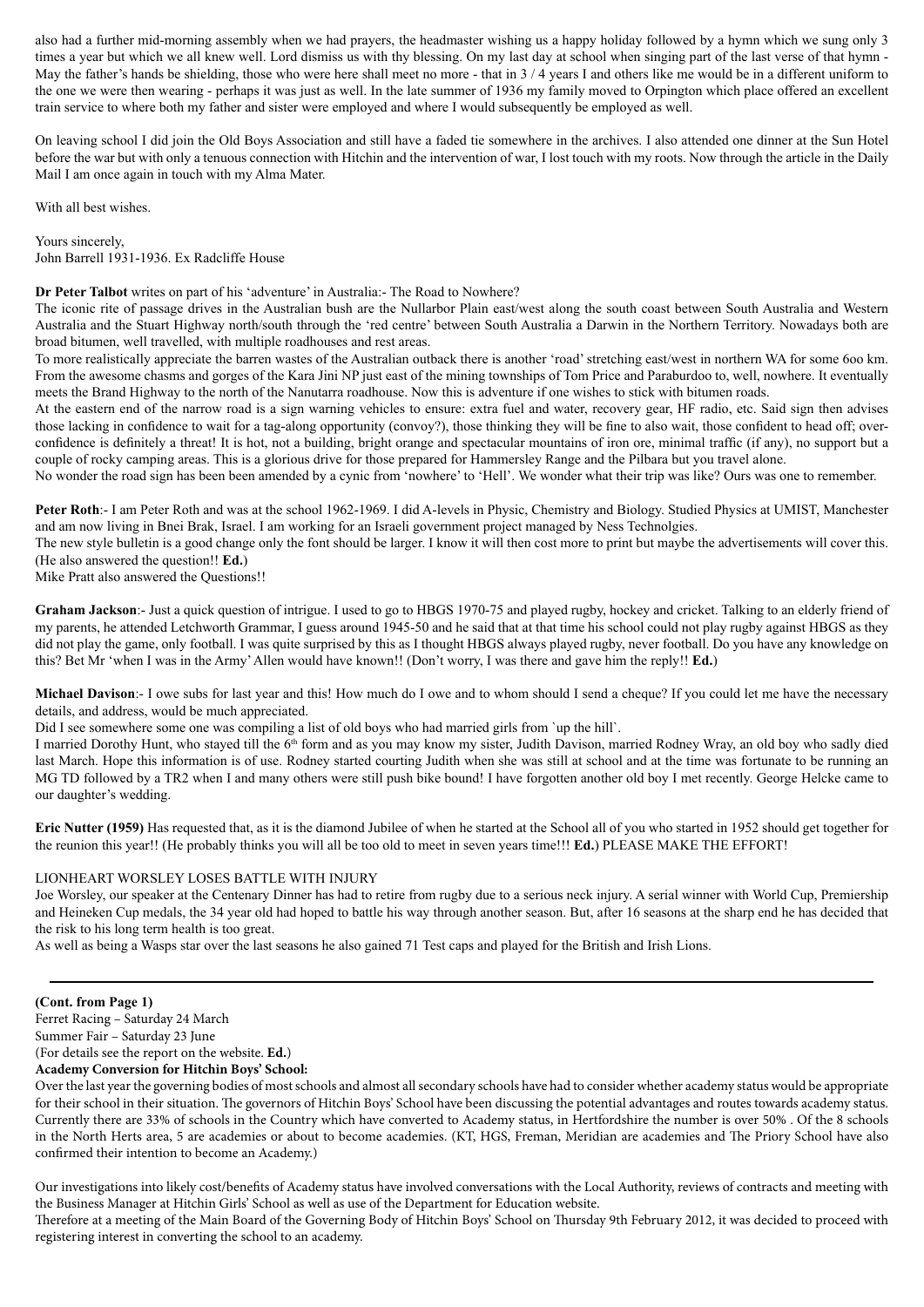We have now registered an interest with the Department for Education (DfE), met with existing academy trusts, visited schools that have converted to academy status, and sought information from numerous sources.

As a result of these discussions the governors have determined that we should consult formally on Hitchin Boys' School's proposal to proceed with an application to the DfE to convert to academy status.

This letter has been circulated to parents and stakeholders. (Old Boys are free to make a response if they feel the need. **Ed.**) Dear parent /carer and other stakeholders

On behalf of the Governing Body of Hitchin Boys' School, I would like to inform you of our decision to register an interest with the Department of Education to convert to Academy status.

This letter is to start a period of consultation, at the end of which, the Governors of the school will decide whether to proceed with a full application to the Department of Education for a change of status.

Academy status brings with it a number of freedoms. Not the least of which is the ability to use the full delegated budget directly from central government. However, we anticipate that conversion to academy status will have no noticeable effect on the day to lives of students or staff. The move will nonetheless allow us to ensure that the current excellent standard of education is maintained.

Some further information regarding Academies and this consultation has been placed on the school website on www.hbs.herts.sch.uk. We would like to invite comments and points of view from all stakeholders in Hitchin Boys' School. All stakeholders are invited to drop in to the school to meet the Head Teacher between 09.30 and 18.30 on Wednesday 7th March 2012. You can also write to Professor Robert Slater, Chair of Governors or me at the School with your views.

The consultation will close at 3.30 pm on Friday 9th March. All comments received will be reviewed by the school the following week, prior to a decision being made as to whether to apply to the Department of Education to become an Academy.

This is an important time in the development of Hitchin Boys' School and I would welcome as many views as possible to support us in making the decision.

yours faithfully

Mr M. Brown Head Teacher

# **In Memoriam**

### **Edward William Thornton (Bill) Kaye 1933 - 2012**

Bill died very peacefully of non-Hodgkins lymphoma on Wednesday 8<sup>th</sup> February 2012. He had an infection and did not wish to go into hospital yet again, so he was given diamorphine at home which relaxed him and enabled him to accept the inevitable. The speed with which he went showed how ready his body was for the end but he kept on his feet and was enjoying life until the day before he died.

Bill was a classicist with a first class honours degree from Oxford University in Latin, Greek, Ancient History and Philosophy.

He started his teaching career at Rugby School moving to a Head of Department post at Sedbergh School and subsequently to a Headship at Bentham Grammar School. These credentials clearly made him an ideal candidate to take over the headship at Hitchin and maintain the traditions of our school at the same time as seeing through the introduction of a more comprehensive regime. Bill came to Hitchin in 1972 and remained until his retirement in 1987. Once Bill had appointed you to a post at the school he trusted you to get on and do the job and this approach gave staff plenty of confidence. One statement (probably apocryphal) often attributed to Bill is 'I'll deal with county matters you get on with the teaching' However throughout his time at the school Bill made sure that he would have time to continue with some classroom teaching despite the frequent calls on him to attend to county and general administrative matters. He would also offer Greek lessons to students interested in the classics and this would include students from the other Hitchin schools. He would often have the odd student studying Greek in his office, both girls and boys, as this opportunity was offered to the girls "up the hill" and I guess to the girls at the High School who were also in the consortium.

Bill was not much of a sportsman although he was clearly proud of his rowing achievements for Corpus Christi College as his oar held a prominent position on his office wall. However, on the games field he was one of the also-rans but he did turn out for the Staff Hockey Team on a number of occasions, somewhere out on the left wing if my memory serves me right. We were quite a good team and beat most of the other staff XIs but struggled against the school 2nd XI.

During his time at the helm Bill appointed some 120 staff; some staying throughout his time at the School, others going on to higher posts and headships of their own; some still remain at the school. Some, like me, were there when Bill arrived and continued after his retirement. Relations with the staff were not always easy and I remember him saying that I had let him down. It was the occasion when staff withdrew from those duties and out-of-school activities. I had left my union as I did not believe in strike action and had a sort of in-between role liaising with Bill and the staff room. Perhaps my loyalties were interpreted as being more towards my classroom colleagues, but I did keep to the letter of the law. I know Bill thought I had let him down. Having said that, he put in a tremendous effort, especially over the lunch period, to ensure all boys were fed and safe. On a lighter note, parties at Bill and Anne's house in Langford and Cardington were great fun with Bill in full Scottish regalia, dancing on the table.

Bill contributed to the Old Boys' centenary book "We were there" and his writing outlines what the School was like in those days and how he saw the responsibilities he had taken on as Headmaster. I liked his last paragraph – " Firstly, the secret of power; the two most important people in the school are the Caretaker and the Secretary; if the loos are bunged up or the central heating fails, you close; and the Secretary is the one who knows, or ought to know where the bodies are buried."

Anne and Bill had a wonderful life together and he ended in his own bed with her beside him, and no one could wish for more. Our condolences to Anne and the family for their sad loss.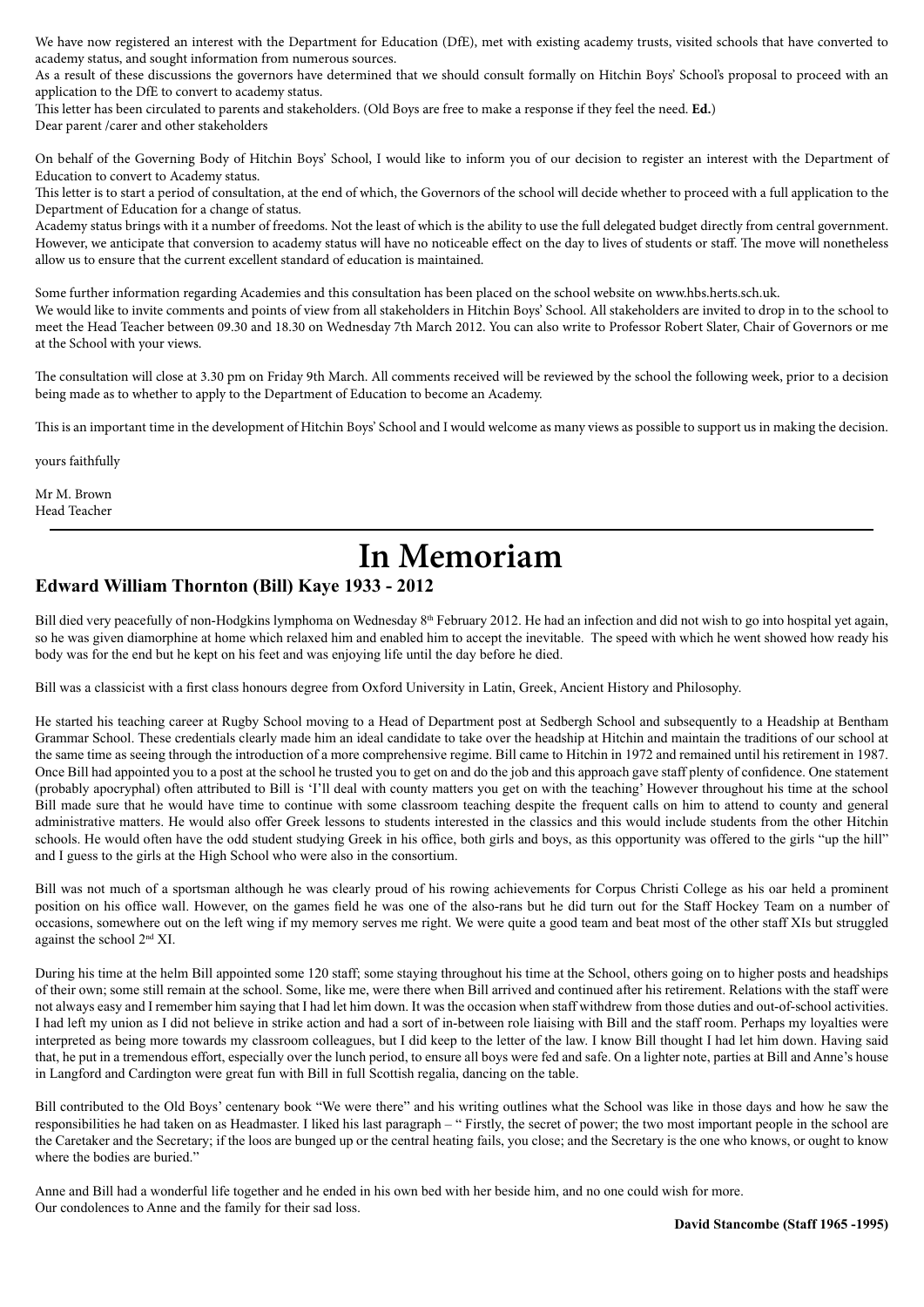# **AGM Agenda 2012**

#### **Life President Emeritus: David Stancombe**

**Vice Presidents:** D. C. Baines, T. P. Brooker, W. S. Bowker, A. G. Buckland, J. C. Burges, D. Carnill, E. M.Cooke, R. F. K. Corder, J. C. Coxall, C. C. Day, D. Garvie, S. C. Harding, J. R. Mayhead, M. A. Norris, B. D. Robinson, G. H. Russell, G. L. Shaw, D. E. Simmonds, O. J. Stedman, M. J. Steeley, N. A. Thompson, K. Wadsworth, R. T. Whitmore.

### **AGENDA for the ANNUAL GENERAL MEETING to be held on Saturday 21st April 2012 at 6.00pm in the School Library**

- **1. Apologies for absence**
- **2. Minutes of the previous Annual General Meeting**
- **3. Matters arising**
- **4. Hon Treasurer's Report and adoption of the Accounts**
- **5. Hon Secretary's Report**
- **6. Election of Officers and Committee Members:** President for 2012 - K. Allard President for 2013 - K. Allard Hon. Treasurer - M. E. Hart Hon. Secretary - P. R. Hollingsworth Hon. Membership Secretary – H. Gregory
- **7. Committee Members:**

Retiring in 2012 - R. J. MacArthur, M. Russell Retiring in 2013 - M. J. Cranfield Retiring in 2014 - A. Russell, M. Jones, B. Chambers Co-opted for 2012 - R. J. MacArthur, M. Russell Nominations from the floor

**8. Re-appointment of Hon Auditors – Messrs Watts Knowles Hunt**

- **9. Head Teacher's Review**
- **10. Any Other Business**
- **11. Close of Meeting**
- **Peter Hollingsworth Hon. Secretary**



Don't be ignored

## **Shout out with cutting** edge designs and graphics



www.razoredgeproductions.com

email: creative@razoredgeproductions.com

telephone: 07530721043

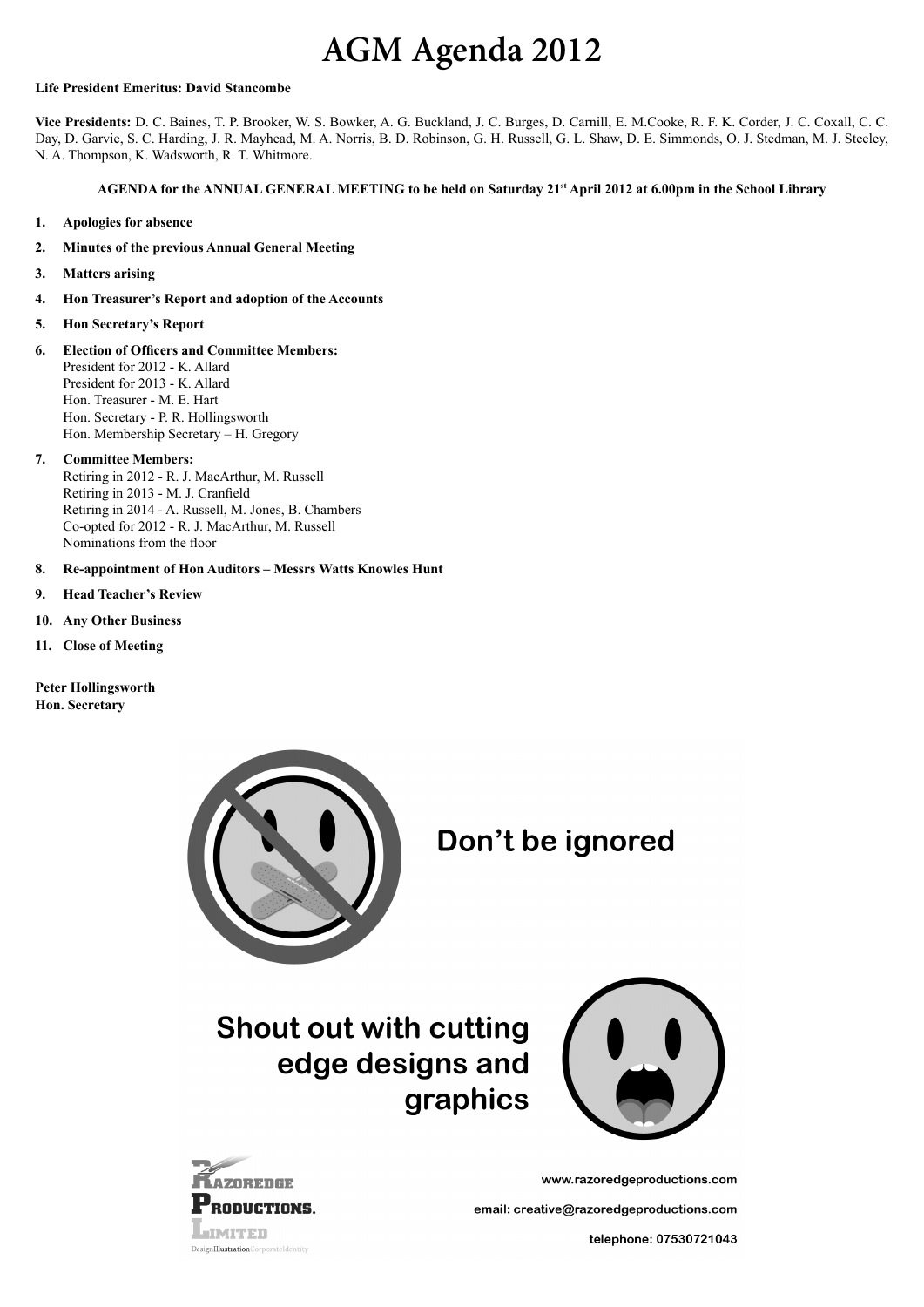# **AGM Minutes 2011**

Minutes of the Annual General Meeting held at 6.00pm. on 2<sup>nd</sup> April 2011 in the School Library

**Present**: Tony Buckland (President), David Stancombe, Martin Brown (Headteacher), Stuart Halsey, Mark Hart (Treasurer), M. J. Pratt, Ian Hare, Neil Thomson, Andy Russell, G. L. Shaw, Howard Gregory, Keith Allard, Barry Bray, Leslie Mustoe, Derek Wheeler, Peter Hollingsworth (Secretary)

- **1. Apologies**: Peter Downey, Mike Norris, Martin Hoffman, Richard Womwell, Michael Cranfield.
- 2. Minutes of the Annual General Meeting held on April 23<sup>rd</sup> 2010 were taken as read and confirmed on the proposal of David Stancombe and seconded by Mike Pratt.

### **3. Matters arising**:

There had been a request for the School photos to be placed on the website. The Secretary had not found a way so far but the School Librarian felt that it was possible and he would liaise with the Secretary.

Ian Hare mentioned that he had requested name tags be given to Old boys at the reunion, for recognition purposes and said that he would organise it. The Secretary would make sure for next year.

### **4. Hon. Treasurer's Report**:

Mark Hart, the Treasurer, presented his report. The items of note were that we had had to repay the auction money for the Saracens day out, which never materialised ( £200.00) and the payment for the Portrait of Keith Wadsworth (£613.00).

We had made a small profit over the year and it had been decided by the Committee that we should invest some of our Capital into some reasonable interest earning fund. Mark stated that we had put £9,000.00 into Government bonds (gilts) due out in 2013.

David Stancombe proposed and Mike Pratt seconded that the report should be adopted and all were agreed with a vote of thanks to Mark for his good works over the year.

### **5. Hon. Secretary's Report**:

Peter Hollingsworth reported that the year had gone well and Bulletins had been produced and distributed. He thanked Norgans for their support on the Postage and also to Brian Hillier who had donated  $\text{\pounds}240.00$  towards the postage for 2011. He was still struggling with the web site, although most reports were on the site. He still could not do the headlines very well. There was potential from the School to give some help and he would follow that up. Membership was creeping up, with steady interest through the year. Peter gave a vote of thanks to David Stancombe, who had, at long last handed over the Membership Secretary's role to Howard Gregory. He wished Howard the best of luck.

### **6. Election of Officers and Committee**:

The following members were put forward by the committee and elected or confirmed in office. The meeting agreed unanimously.

**President for 2011**: Anthony Buckland (Proposed Peter Hollingsworth, Seconded Mike Hart). All were agreed.

**President for 2012**: Keith Allard (Proposed Tony Buckland, Seconded David Stancombe). All were agreed

**Vice-Presidents**: D. C.Baines, T. P. Brooker, W. S. Bowker, J. C. Burges, D. Carnill, E. M. Cooke, R. F. K. Corder, J. C. Coxall, C. C. Day, S. C. Harding, J. R. Mayhead, M. A. Norris, B. D. Robinson, G. H. Russell, G. L. Shaw, D. E. Simmonds, O. J. Stedman, M. J. Steeley, N. A. Thomson, R. T. Whitmore (Elected en bloc).

**Election of new Vice Presidents**: D. Garvie, K. Wadsworth (Proposed Tony Buckland, Seconded Peter Hollingsworth). All were agreed. It was agreed that Vice Presidents did not need to be re-elected each year.

- **Hon. Treasurer**: M. E. Hart (Proposed by D. Stancombe, Seconded by S. Halsey). All were agreed
- **Hon. Secretary**: P. R. Hollingsworth (Proposed by Tony Buckland, Seconded by Ian Hart). All were agreed
- **Committee Members**: (Vacancies to be left to the discretion of the committee)
- **Retiring in 2011** Andy Russell, Matthew Jones
- **Election of members to retire in 2012** Robert MacArthur, Mark Russell.

**Election member to retire in 2013** – M.J. Cranfield.

**Members co-opted for 2011** – A. Russell, M. Jones, K. Allard.

The above were proposed by Mark Hart and seconded by Ian Hare.

The meeting unanimously approved the appointment of the new committee.

The President expressed his appreciation of the work of those committee members retiring this year.

- **7. Re-appointment of Honorary Accountants**: it was proposed by Mark Hart and seconded by Peter Hollingsworth to re-appoint WKH. The meeting expressed its thanks to Chris Maylin for his work on behalf of the Association.
- **8. Headteacher's Review**: Martin Brown was very pleased to address the Old Boy's, it was a first for him. His theme for the school was 'tradition with innovation'. The school would not become an Academy. The exam results were best ever but we were only still middling, there was a way to go yet to improve the results. However, when measured via the English Baccalaureate we showed a much better position. This is because we stick to a traditional style of teaching. He returned from his half term Skiing holiday to find the OFSTED inspectors about to arrive! It was a bit of a battle because they wanted change some of the ground rules but the school came out as 'Good with outstanding features'.

Martin reported that on the Sports side the school was excelling at all sports, not just the Hockey, Rugby and Cricket. The school were district, area and National qualifiers in all sorts of other sports. He also instanced the high commitment of both the staff and the pupils in representing the school. On the music front there is a huge amount of interest in all facets of music, which he instanced by the fund raising carried out in the Town on Comic Relief Day. There were Buskers, Choirs, the Orchestra, Jazz bands all round the Town and they raised over £3,800 on the day. (A full report of the Head's review will be posted on the web site.)

**9. Any other business**: There was no other business

**10. Close of meeting**: There being no further business, the meeting closed at 6.45pm.

Date: 21<sup>st</sup> April 2012